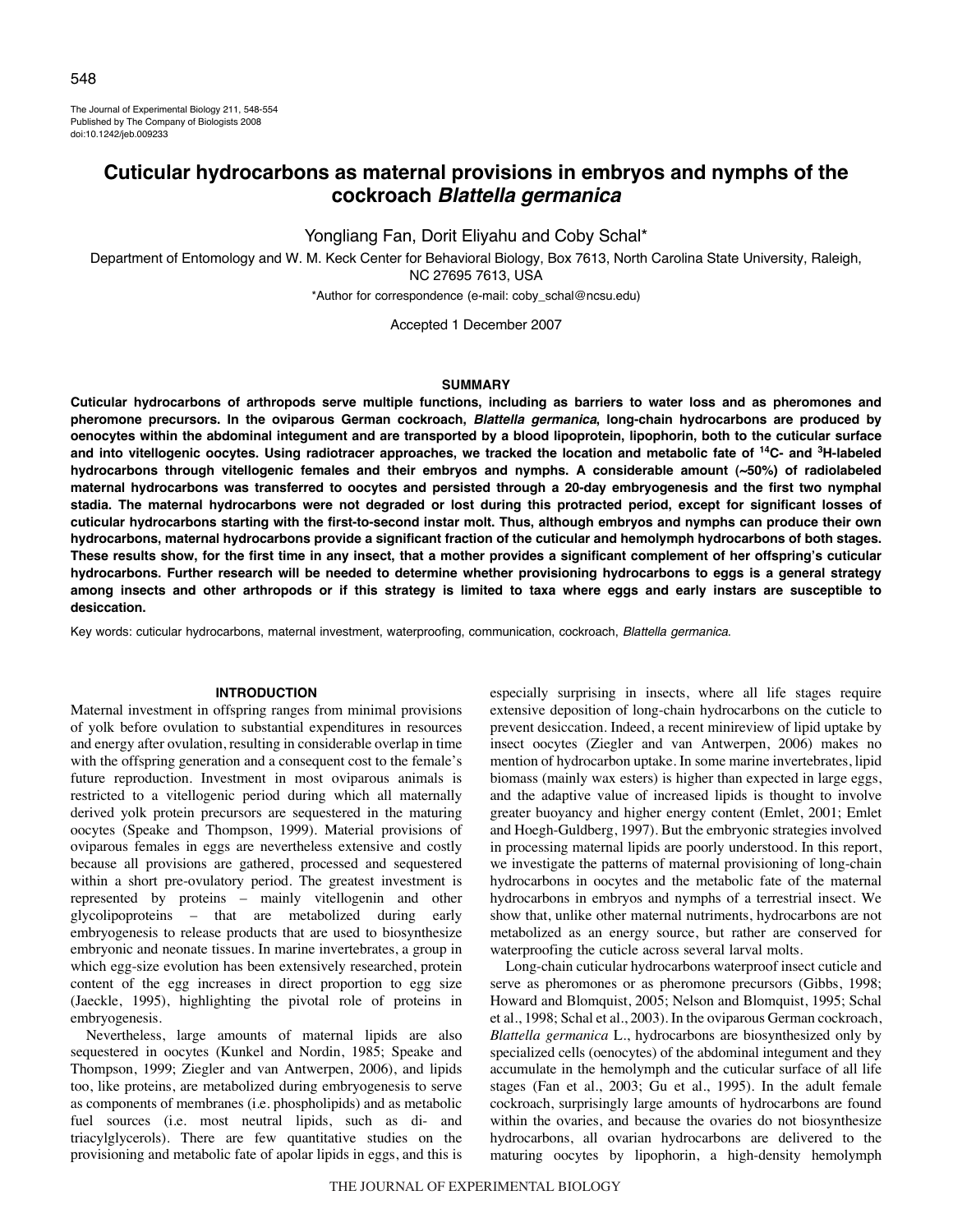lipoprotein (Fan et al., 2002; Gu et al., 1995; Schal et al., 1994; Schal et al., 1998). The adaptive value of hydrocarbons on the external surface of the eggs is apparent: the specific hydrocarbon blend on the eggs has a melting temperature that is 15.4°C and 21.5°C higher than the melting temperature of female's own cuticular hydrocarbons and lipophorin-bound hydrocarbons, respectively (Young et al., 2000). However, the hydrocarbons within the oviposited eggs are similar to those of the mother. Although the location, metabolic fate and adaptive value of maternally derived hydrocarbons within the developing embryos are unknown, it is likely that, as hypothesized for wax esters in marine invertebrates, hydrocarbons may serve physical functions (i.e. waterproofing) or as nutrients and energy reserves. We now provide the first empirical support for the proposal that maternal hydrocarbons are conserved during embryogenesis, they coat the embryonic and nymphal cuticles and are slowly lost, mainly during successive molts, as nymphs ingest more food and are able to produce their own hydrocarbons.

## **MATERIALS AND METHODS Chemicals**

Sodium  $[1 - {}^{14}C]$ propionate (2.035 GBq mmol  $l^{-1}$ ; New England Nuclear Research Products, Boston, MA, USA) was used as a methyl branch donor to track methyl-branched hydrocarbons.  $[11, 12^{-3}H]$ 3,11-Dimethylnonacosane  $(2.22 \text{ TBq mmol } l^{-1})$  was obtained by reductive tritiation (PerkinElmer Life and Analytical Sciences, Boston, MA, USA) of 3,11-dimethylnonacos-11-ene (Biofine International, Vancouver, Canada). L-15B medium (Specialty Media, Lavallette, NJ, USA) and all the remaining chemicals were purchased from Sigma (St Louis, MO, USA). Gas chromatography (GC)-grade organic solvents were obtained from Fisher Scientific (Pittsburgh, PA, USA).

#### **Insect colony**

The German cockroach, *Blattella germanica* L., colony was maintained at  $27\pm0.5^{\circ}$ C,  $\sim$  50% relative humidity and 12 h:12 h light:dark photoperiod and was provided with a continuous supply of rat chow (Purina Mills, St Louis, MO, USA) and water. Newly emerged adult females were separated from the colony on the day of adult eclosion (day 0), and maintained in separate plastic cages. Females were always maintained in groups of 10-50 individuals because solitary females are reproductively repressed (Gadot et al., 1989; Holbrook et al., 2000). Females were mated on day 6, they oviposited on day 9, and embryos hatched from egg cases when females were 29 days old, or 20 days after oviposition under these conditions. During the 20-day embryogenesis, the proximal part of the egg case is held in the female's genital vestibulum and is provisioned with water (Mullins et al., 2002).

## **Ovarian, embryonic and cuticular hydrocarbons**

Surface lipids were extracted from egg cases as described previously (Young and Schal, 1997). Each egg case was immersed in 2 ml *n*-hexane containing 15  $\mu$ g *n*-hexacosane as an internal standard, agitated gently for 5 min, and the solvent was decanted into a clean vial. This procedure was repeated and the egg case was subjected to a final rinse with 1 ml hexane. The three hexane extracts were combined and the hydrocarbons were purified and quantified by GC.

Internal lipids were extracted by a modified Bligh and Dyer (Bligh and Dyer, 1959) procedure (Gu et al., 1995). For samples to be analyzed by GC,  $15 \mu g$  *n*-hexacosane was added as an internal standard. Lipids were extracted from various tissues by homogenization in water for 30 s (Kontes micro ultrasonic cell disruptor, Vineland, NJ, USA) in a glass vial, and the homogenate was extracted with hexane/methanol/water (2:1:1). Samples were vortexed vigorously and centrifuged at 2000 *g* for 10 min. An aliquot of the hexane phase was loaded on a  $~500~mg$ silica gel (100–200 mesh, type 60A; Fisher, Fairlawn, NJ, USA) mini-column in a Pasteur pipette, and hydrocarbons were eluted with 6 ml hexane. The solvent was reduced with a gentle stream of  $N_2$ , and hydrocarbons were quantified by GC or by liquid scintillation spectrometry (LSS; LS5801; Beckman, Fullerton, PA, USA).

For GC analysis, the hexane was reduced to  $1-2 \mu l$  with  $N_2$  and analyzed on a HP5890II GC (Agilent, Palo Alto, CA, USA) equipped with a flame-ionization detector and interfaced with a HP ChemStation (Rev. A.09.03). Splitless injection was made into a  $30 \text{ m} \times 0.32 \text{ mm} \times 1 \text{ }\mu\text{m}$  HP-5 capillary column operated at 100°C for 2 min, increased at 20 $^{\circ}$ C min<sup>-1</sup> to 150 $^{\circ}$ C, then at 5 $^{\circ}$ C min<sup>-1</sup> to  $310^{\circ}$ C and held at this temperature for 5 min. The injector and detector were held at 300°C and 310°C, respectively.

## **In vitro hydrocarbon synthesis by embryos and first-instar nymphs**

Methylmalonyl-CoA, derived from propionate, can serve as a methyl-branch donor in the synthesis of methyl-branched hydrocarbons in *B. germanica* (Chase et al., 1990). Since over 80% of *Blattella*'s hydrocarbons are methyl-branched (Jurenka et al., 1989) this allows us to track overall *de novo* hydrocarbon biosynthesis with  $[1 - {^{14}C}]$ propionate. An egg case or individual first-instar nymphs were bisected with a sharp razor and incubated in 500 µl L-15B medium [adjusted to 410 mOsm by the addition of 55 mmol  $l^{-1}$  NaCl and 40 mmol  $l^{-1}$  Hepes, pH 7.4 and sterilized by filtration through a  $0.22 \mu m$  low protein binding filter (Millipore, Bedford, MA) just prior to use] and 37 kBq [1-<sup>14</sup>C]propionate. All incubations were at  $27^{\circ}$ C with constant shaking on an orbital waving shaker (VWR, Atlanta, GA, USA) to oxygenate the tissues. After 3 h, the tissues were removed and analyzed for labeled hydrocarbons. Hydrocarbons were purified and radioactivity in the hydrocarbon fraction analyzed by LSS.

## **Tracking radiolabeled hydrocarbons**

Three-day-old females were injected with 111 kBq sodium [1-<sup>14</sup>C]propionate in 1  $\mu$ l *Blattella* saline (Kurtti and Brooks, 1976) and mated on day 6 with 15-day-old males. Another group of 3 day-old females were injected with  $3.36$  kBq  $[^3$ H]3,11dimethylnonacosane in  $1 \mu l$  *Blattella* saline containing  $0.02\%$ Triton X-100 and also mated on day 6. External lipids of embryos and nymphs at different developmental stages were extracted followed by extraction of internal lipids in chloroform/ methanol/water (2:1:0.9, v/v). The chloroform phase was dried under nitrogen, hydrocarbons purified and subjected to LSS.

#### **Thin-layer chromatography (TLC) of lipids**

Aliquots of 0.336·kBq of extracted lipids were analyzed by TLC (Silica gel 60–F254; Merck, Damstadt, Germany) using hexane/ethyl ether/acetic acid (80:20:2, v/v). Lipid classes were identified by comparing their mobilities with those of authentic standards. Radioactive lipids were scanned with a BioScan system 200 image scanner (Washington, DC, USA).

## **Statistical analyses**

Statistical analyses were performed using SAS statistical analysis software (version 9.1, SAS Institute, Cary, NC, USA).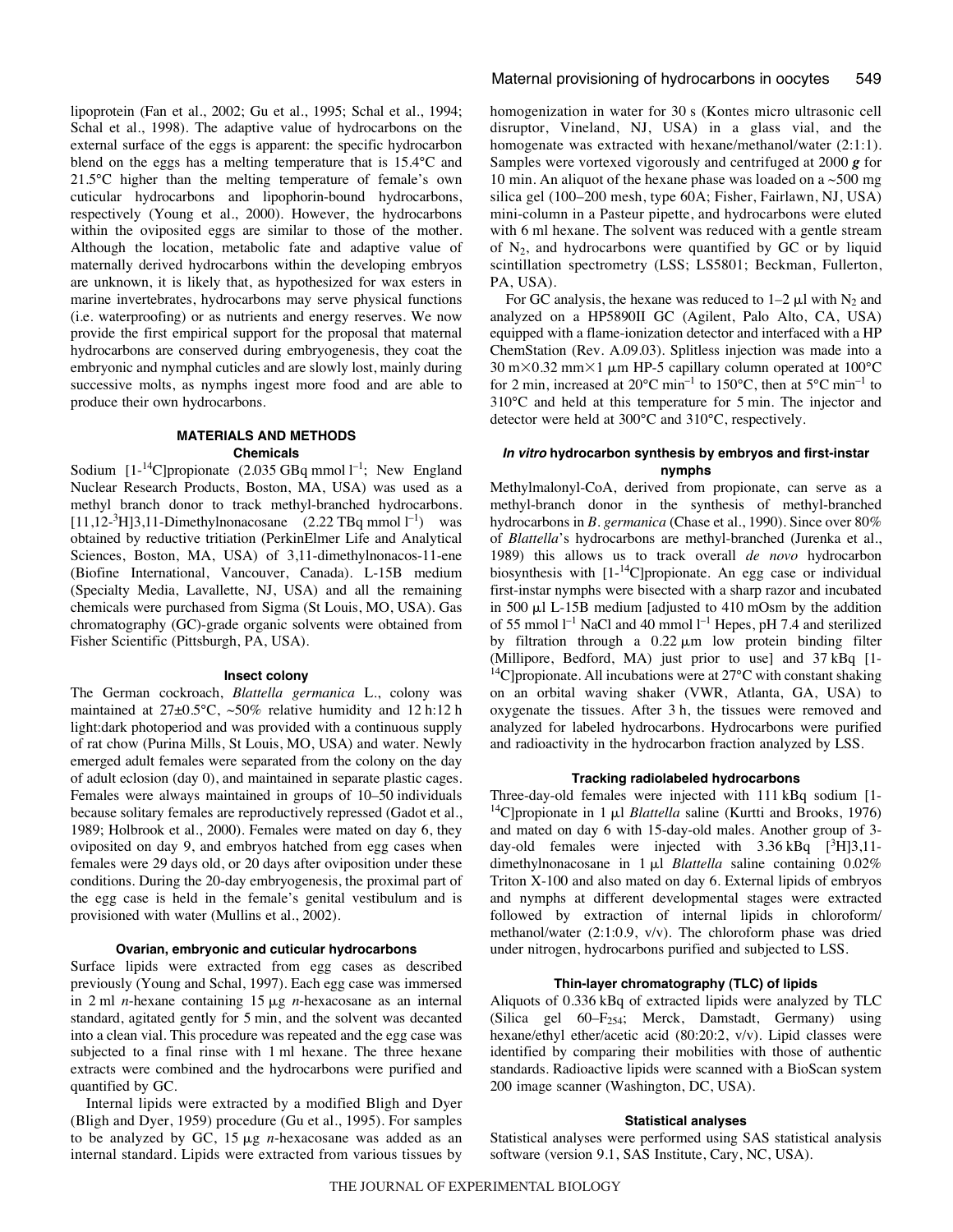

Fig. 1. Changes in hydrocarbons of embryos and nymphs of B. germanica. Hydrocarbons of the ovaries and exterior and interior of the egg case (A), and exterior and interior of 40 first-instar nymphs (B) (the equivalent of one egg case) and 40 second-instar nymphs (C) were extracted and quantified by gas chromatography. Data are means ± s.e.m. (N=7). Some s.e.m. are obscured by the symbols. Significant differences among means in A are represented by different letters (ANOVA, LSD, P<0.05) and in B and C by asterisks (paired t-test, P<0.05).

## **RESULTS**

## **Hydrocarbons during embryonic and nymphal development**

In the German cockroach, ~40 basal oocytes synchronously mature between days 0 and 9 of the first ovarian cycle (reviewed in Schal et al., 1997). Females oviposit on day 9, and although *B. germanica* is considered oviparous, females exhibit functional ovoviviparity: fertilized eggs are oviposited into an egg case that remains attached to the genital vestibulum of the female between days 9 and 29 (see Fig. 1A for events of the reproductive cycle). During this 'pregnancy', embryogenesis proceeds and the new basal oocytes in the ovaries are prevented from growing. After hatching, the female resumes a new vitellogenic cycle (not shown).

During the preoviposition period, the female amasses about 450 µg of hydrocarbons internally, about half of which accumulate in the ovaries (Fan et al., 2002). The ovarian hydrocarbons sharply decline at oviposition on day 9 and, subsequently, the ovaries do not accumulate hydrocarbons during 'pregnancy' (days 9–29) (Fig. 1A). While the exterior of the newly formed egg case contained only  $18.7 \pm 1.20 \mu g$  (s.e.m.,  $N=7$ ) hydrocarbons, its interior contained  $224.6 \pm 8.52 \mu g$  (N=7), which approximately represented the difference between ovarian hydrocarbons before and after oviposition  $(231.6 \text{ and } 8.2 \mu g,$  respectively). Thus, copious amounts of hydrocarbons accumulate in the ovaries and are then transferred into the egg case with the oviposited eggs. Because the ovaries do not synthesize hydrocarbons (Gu et al., 1995), hydrocarbons must be shuttled to the ovaries through the hemolymph.

The external hydrocarbons of the egg case remained relatively constant but with a slight decline towards the end of embryogenesis (Fig. 1A). By contrast,  $225 \mu g$  of embryonic hydrocarbons were recorded on the first day, they remained unchanged for 6 days (to mother's age 15 days), then significantly increased by  $\sim$ 19% to  $268\pm6.01 \text{ }\mu\text{g}$  (N=7) through embryo age 11 days (mother's age=20 days) and remained constant until hatching (one-factor ANOVA, *F*=15.43, d.f.=3,23, *P*<0.001).

The elevation in hydrocarbon titer was coincident with the onset of *de novo* hydrocarbon biosynthesis (Fig. 2A) around dorsal closure (day 7–8) (Tanaka, 1976), when embryonic oenocytes become differentiated and competent to produce their own lipids. Hydrocarbon production in embryos increased significantly on day 7 (mother's age 16 days) to a broad peak lasting about 7 days and then gradually declined to non-detectable levels shortly before hatching on day 20. A similar cycle was evident in first-instar nymphs, where hydrocarbon production was low early in the stadium, peaked on days 2–4 and declined to extremely low levels of hydrocarbon synthesis by the final day before the molt  $(Fig. 2B, C)$ .

#### **Fate of maternally provisioned hydrocarbons**

Unlike most maternal chemical provisions in embryos, maternally derived hydrocarbons were not metabolized by either embryos or nymphs. The fate of maternal hydrocarbons was evaluated in two independent experiments. First, sodium [1-14C]propionate was injected into vitellogenic females on day 3. Newly biosynthesized methyl-branched hydrocarbons are thus rapidly radiolabeled (Young and Schal, 1997), transported by lipophorin to the ovaries and then incorporated in embryos and first- and second-instar nymphs. About 7.05% of the injected propionate was used for hydrocarbon production. Some radiolabeled hydrocarbons (58.8%) were retained in the female's interior and transported to the female's cuticular surface, and 41.2% was provisioned into the eggs. Interestingly, maternal (i.e. radiolabeled) hydrocarbons in the embryo remained relatively unchanged throughout embryogenesis (Fig. 3A), indicating that (1) no new maternal hydrocarbons were provisioned to embryos after oviposition, as expected in oviparous reproduction, and (2) little, if any, metabolism of maternal hydrocarbons occurred during embryogenesis.

The latter suggestion was confirmed by TLC of total lipid extracts at various ages. Hydrocarbons were relatively resilient to degradative processes. Between 4 and 31 days after [1-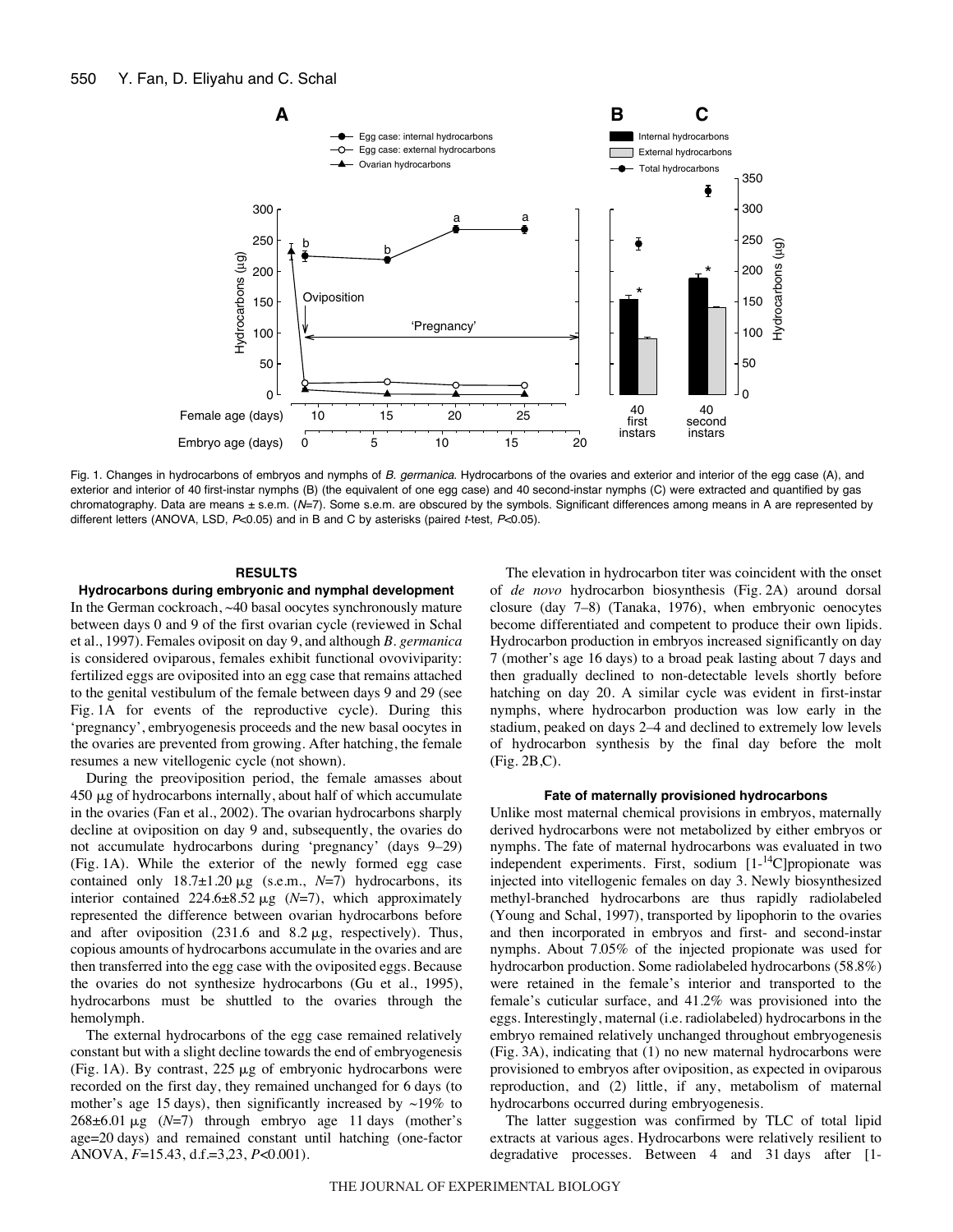

Fig. 2. In vitro hydrocarbon biosynthesis by embryos (A), first-instar nymphs (B) and newly molted second-instar nymphs (C) of B. germanica. Forty embryos in a single egg case or 40 individual nymphs were bisected with a sharp razor and incubated for 3 h in a medium fortified with sodium [1-<sup>14</sup>C]propionate. The tissues and medium were extracted in chloroform/methanol/water and the hydrocarbons were then purified on silica gel and quantified by LSS. Data are means  $\pm$  s.e.m. ( $N=8$ ).

14C]propionate injection into 5-day-old females, >95% of the radioactivity in lipids of embryos and nymphs was associated with hydrocarbons (Fig. 4). Because the propionate pool is rapidly fixed into macromolecules within 4 h of injection (Young and Schal, 1997), transfer of radiolabeled propionate to the oocytes is extremely unlikely. Thus, it appeared that maternal hydrocarbons were not degraded at any embryonic or post-embryonic stage.

Surprisingly little loss of maternally provisioned hydrocarbons was evident during the first instar (Fig. 3A), despite an expected loss at hatching, in association with the molted embryonic cuticle. This is because immediately after hatching the neonates ingest the embryonic cuticle (C.S., personal observation), resulting in a highly efficient recycling of both maternal and embryonic cuticular hydrocarbons (Fig. 1B, Fig. 3A). The first substantial loss of maternally provisioned hydrocarbons occurs during the first-tosecond instar molt. About  $153.8 \mu g$  hydrocarbons was found in internal tissues of newly hatched first instars, while  $90.3 \mu g$ hydrocarbons (~37% of total) was associated with their cuticular surface (Fig. 1B). By contrast,  $~16.0\%$  of the total radiolabeled (maternal) hydrocarbons, representing 38.1±1.5% of first-instar nymph's labeled hydrocarbons, were provisioned to the external cuticular surface, showing that most of the maternal hydrocarbons are retained internally within the first-instar nymph, while only a fraction is externalized. The cuticular hydrocarbons were then shed during the molt to the second instar. The newly molted secondinstar nymph, in turn, ingested less of the shed cuticle, resulting in a substantial loss of maternal hydrocarbons. Of the remaining maternal hydrocarbons  $(34.3\% \text{ of the total }^{14}C\text{-hydrocarbons}),$ 9.9% was then found on the cuticular surface of the second-instar nymph (equivalent to only 28.9±0.9% of radiolabeled hydrocarbons of the nymph) whereas 24.4% of the total maternal hydrocarbons (71.1±0.9% of radiolabeled nymphal hydrocarbons) were allocated to the internal hydrocarbon pool (Fig. 3A). Because internal – including maternal – hydrocarbons continue to be shunted to the cuticular surface throughout each intermolt period (Young et al., 1999), it is not surprising that ~16.6% of maternal hydrocarbons are lost after the second molt, and this loss is expected to continue in successive molts of well-fed insects. Nevertheless, the steady-state hydrocarbon composition of early nymphs suggests a 'last in/first out' hypothesis, whereby maternal hydrocarbons (first in) tend to be more retained internally than are newly biosynthesized nymphal hydrocarbons, which are more rapidly externalized. Consequently, maternal hydrocarbons appear to be used over many stadia as an internal reserve.

A second, independent confirmation of this pattern was obtained by injecting [3 H]3,11-dimethylnonacosane, a native *B. germanica* hydrocarbon, into vitellogenic females and tracking its metabolic fate in embryos and nymphs. As before, TLC indicated that little hydrocarbon was metabolized (data not shown). The pattern of utilization of maternal <sup>3</sup>H-hydrocarbon by embryos and nymphs was nearly identical to that of <sup>14</sup>C-hydrocarbon derived from propionate (Fig. 3A,B). Both patterns clearly show that a large fraction of maternal hydrocarbons is provisioned to eggs and subsequently to the interior of nymphs, to serve mainly for coating the external cuticular surface of nymphs at each molt and during the intermolt period.

#### **DISCUSSION**

Development is profoundly influenced by maternal factors, most notably maternal resources that are provisioned for embryonic development. In oviparous animals, egg nutrients are the only source of metabolic fuel for the developing embryos. Therefore, the imported maternal lipids and proteins in eggs need to be properly stored and made available when they are needed during embryogenesis and immediately after hatching. Most of the yolk precursors of insects are produced in the fat body and transported to the developing oocytes through the hemolymph (Telfer et al., 1991). In addition to proteins, large stores of lipids are found in mature insect eggs (Chino et al., 1977). Studies with *Manduca sexta*, *Locusta migratoria*, *Rhodnius prolixus* and *B. germanica* have described the lipid transport processes (Arrese et al., 2001; Ryan et al., 1986; Schal et al., 2003; Schal et al., 1998). In *M. sexta*,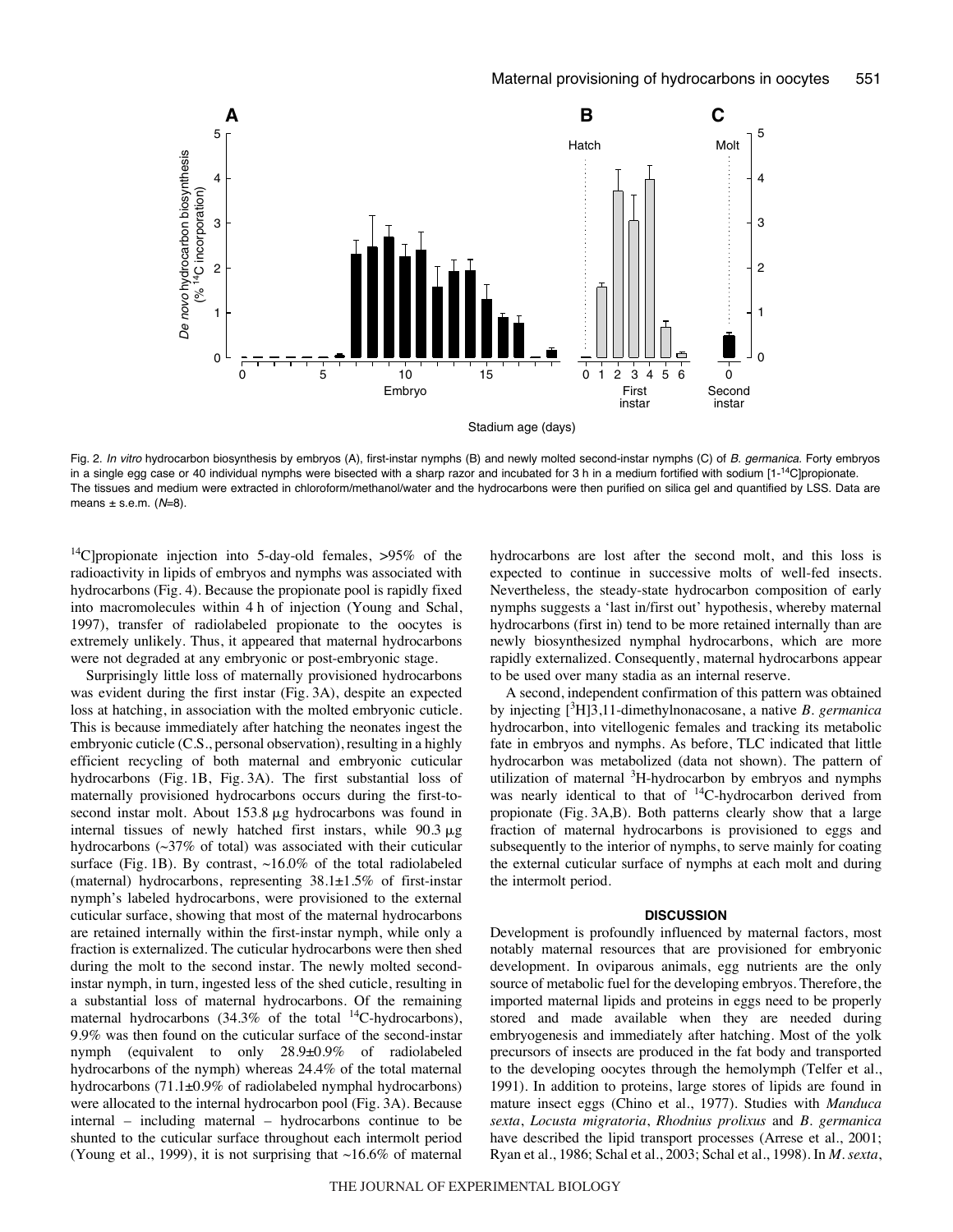1% of the lipid in the oocyte is biosynthesized by the egg itself, while 5% of the lipid is delivered by vitellogenin. Lipophorin – both low- and high-density – is the major vehicle for lipid delivery during vitellogenesis (Kawooya and Law, 1988; Kawooya et al., 1988; Liu and Ryan, 1991; Ziegler and van Antwerpen, 2006).

Maternally provisioned proteins and lipids are metabolized during embryogenesis to release nutrients and a metabolic fuel supply. Along with other lipids, a large amount of hydrocarbons, constituting about 4.85% of egg lipids, is found in newly oviposited eggs of the German cockroach (Fan et al., 2002). The fate and function of maternal hydrocarbons within the embryo have not been investigated in any insect. Our radiotracer results showed clearly the intriguing fact that hydrocarbons were not metabolized during embryogenesis. Rather, maternal hydrocarbons remained intact to



Fig. 3. Maternal transfer of hydrocarbons to oocytes and the fate of radiolabeled hydrocarbons in embryos and first- and second-instar nymphs. Vitellogenic day-3 females were injected with [1-14C]propionate (A) or [<sup>3</sup>H]3,11-dimethylnonacosane (B), and radiolabeled hydrocarbons were then extracted, purified and quantified on the external surface and internal tissues of the mothers, egg cases (and embryos) and nymphs. Data are normalized to show percentages of the total radiolabeled hydrocarbons in the mother and her offspring. Data are means  $\pm$  s.e.m. (N=5–8). Significant differences among means within a series are represented by different letters (ANOVA, LSD, P<0.05) and between internal and external hydrocarbons of nymphs by asterisks (paired t-test, P<0.05).

aid in waterproofing the cuticles of the first, second and even later instar offspring. Quantification of embryonic hydrocarbons and *in vitro* studies of hydrocarbon production showed that embryos began to make hydrocarbons approximately 30% into embryonic development (Fig. 1). This is also the stage in *B. germanica* when the oenocytes, the only cell type that biosynthesizes hydrocarbons (Fan et al., 2003), become differentiated and when deposition of the first embryonic cuticle is initiated (Rinterknecht, 1985). It is possible that maternal hydrocarbons might be used to coat the embryonic cuticle before the embryo is capable of making its own hydrocarbons. Towards the end of embryogenesis, a second embryonic cuticle – that of the pharate first instar – is deposited. After formation of the pharate first-instar cuticle, the oenocytes show signs of regression (Rinterknecht, 1985), coinciding with a sharp decline in production of hydrocarbons (Fig. 2A) and molting hormone.

But why does the mother provide later instars with hydrocarbon provisions when they are fully able to biosynthesize hydrocarbon? The answer may lie in the allometric scaling relationship between the cuticle and the fat body, as well as in insects' cyclic loss of competency to make hydrocarbons. It is possible that small nymphs, with a high surface area to volume ratio, are limited in their capacity to make sufficient hydrocarbons to thoroughly coat their cuticle and would experience high evaporative water loss. Maternal hydrocarbons would thus offset such deficiencies and serve to protect young nymphs from excessive water loss. Moreover, only a fraction of each intermolt period is dedicated to hydrocarbon synthesis (Fig. 2B) (Cripps et al., 1988; Young and Schal, 1997) and this process is significantly constrained by both availability of food (Young et al., 1999) and cyclic cellular competency of the oenocytes to produce hydrocarbons (Schal et al., 2003). Interestingly, the first instar of the German cockroach is the only mobile stage that can proceed to the next molt largely independent of food intake (Kopanic et al., 2001). It is quite likely that this lack of dependence upon food intake by the first instar is conferred by the mother's nutrient and hydrocarbon investment in the eggs.

Some marine invertebrates that provision their oocytes with large amounts of nutrients might represent a remarkably similar scenario. While elevated egg proteins free echinoderm larvae from the need to feed, extra provisions of lipid appear not to be utilized during embryonic and larval development. Rather, maternal lipids



Fig. 4. TLC profiles of lipid extracts showing that >95% of the radioactivity is associated with hydrocarbons. Aliquots of extracts in Fig. 3A were combined for each age group.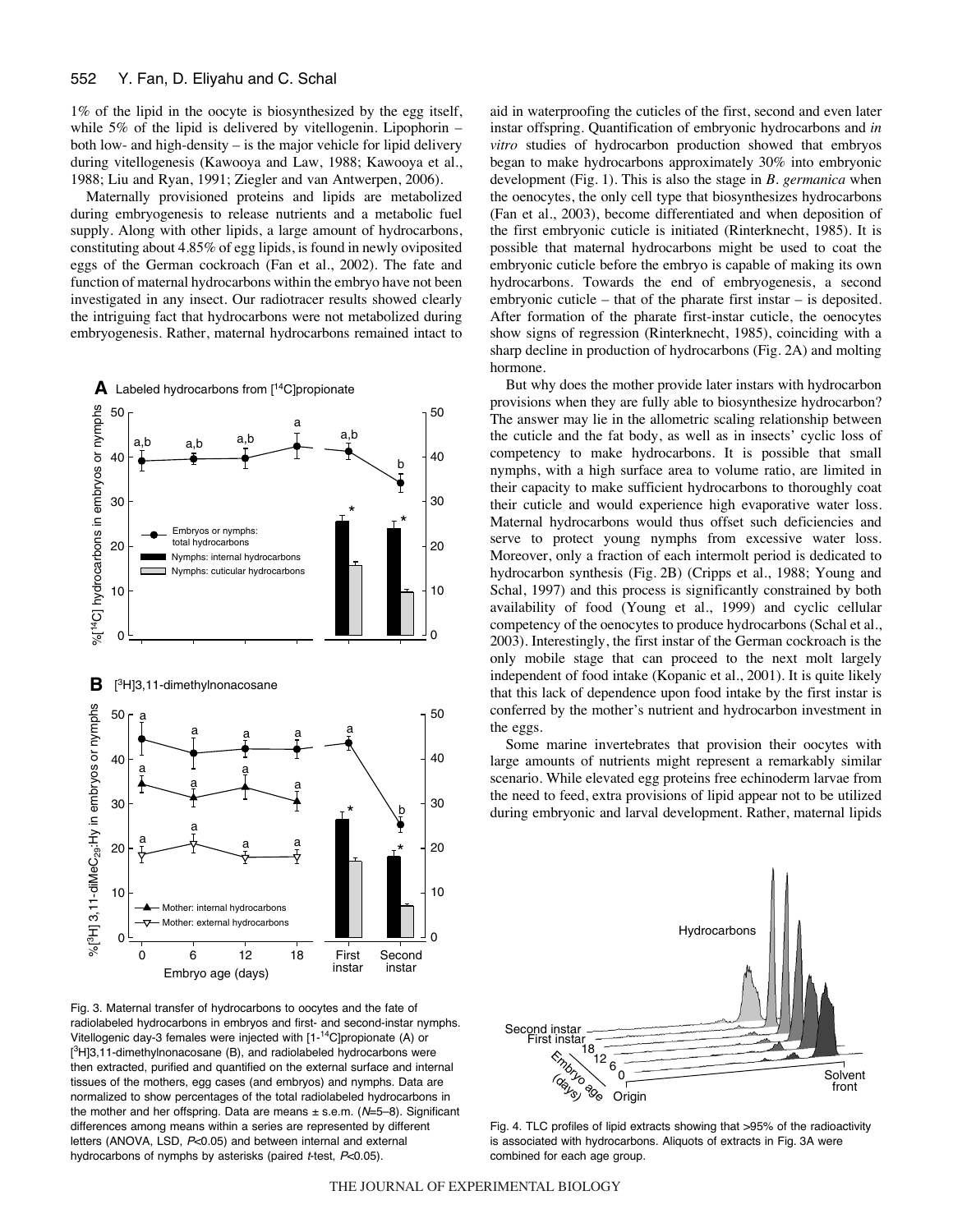– mainly wax esters – appear to be reserved for the postmetamorphic juveniles (Emlet and Hoegh-Guldberg, 1997; Rinterknecht, 1985; Villinski et al., 2002), and it is thought that provision of maternal lipids to postlarval stages is an adaptive response to a particularly vulnerable juvenile stage in a complex biphasic life cycle (Byrne and Cerra, 2000). Unfortunately, however, because the studies on marine invertebrates utilized mass measurements, microscopy and GC, they did not examine *de novo* lipid production nor clearly differentiated between maternal and newly biosynthesized embryonic and larval lipids. Nevertheless, the convergence of maternal lipid provisioning strategies of marine invertebrates and terrestrial insects suggests that maternal waterproofing of neonates has played a central role in the evolution of oviparity. If proven correct, it would appear that wax esters in marine invertebrates, in addition to serving in buoyancy, as previously suggested, might also be used for waterproofing.

The evolution of the amniotic/cleidoic egg of reptiles and birds also represents a case where the transition of embryogenesis to a terrestrial environment required adaptive changes, including prevention of desiccation and greater maternal yolk provisions (Speake and Thompson, 1999). As in marine invertebrates, greater yolk provisions allow embryos of vertebrates, for example precocial birds, to develop to a relatively advanced, active state, independently of the parents. Bird vitellogenin is limited in its ability to deliver lipids to oocytes, and, as in the cockroach, the plasma lipoprotein system is recruited to accomplish this task. But in addition to providing energy, some maternal provisions – for example the 18-carbon polyunsaturated fatty acid  $\alpha$ -linolenic acid and docosahexenoic acid, a 22-carbon fatty acid derived from it – are preferentially transferred from yolk to the embryo in birds, or across the placental membrane in mammals (Speake and Thompson, 1999); they are required for neuronal and retinal development and cannot be synthesized by the embryo. Both fatty acids, like hydrocarbon provisions in the cockroach, resist metabolic degradation in the embryonic tissues; the fatty acids are instead targeted for delivery to the developing embryonic brain.

A potential implication of our findings is that, as in the cockroach, some social insects might endow their embryos with cuticular hydrocarbons as trophic provisions. In many social insects, hydrocarbons play important roles in species and nestmate recognition (Howard, 1993), and nestmates exchange and share cuticular hydrocarbons through mutual licking and passive contact (Soroker et al., 1994). These exchanges create a colony-specific odor, the so-called gestalt chemical signature [ants (Crozier and Dix, 1979); bees (Breed and Julian, 1992)]. Thus, studies of hydrocarbon transfer among social insects have concentrated on the homogenization of colony odors (i.e. hydrocarbons) through reciprocal exchanges among sterile workers. It is possible that the demands of egg production by queens also require that hydrocarbons biosynthesized by workers might also be vectored to the queen, to serve as maternal trophic provisions in eggs. Consequently, transfer of hydrocarbons throughout the colony might serve to both homogenize nestmate recognition cues and deliver hydrocarbons to the queens to provision to eggs. Therefore, it is important for researchers on cuticular hydrocarbons in arthropods, especially in social insects, to consider the multiplicity of hydrocarbon functions. For hydrocarbons to serve solely as recognition cues, only nanogram amounts would be needed per individual. Yet, small insects weighing just several mg may carry on their cuticular surface and internally 2–5 orders of magnitude more hydrocarbons than are needed as recognition signals. Clearly, waterproofing and trophic contributions to progeny have played important roles in the evolution of cuticular hydrocarbon profiles.

A number of intriguing issues remains to be addressed. First, how are maternal hydrocarbons provisioned into oocytes? Second, how are hydrocarbon reserves stored and partitioned in the embryo without interfering with growth and cellular differentiation and without undergoing chemical cleavage, like other maternal provisions? Third, what is the metabolic fate and function of maternally provisioned hydrocarbons? Fourth, what happens to hydrocarbon-deficient embryos? And finally, are there other maternal provisions that withstand embryonic catabolism? To our knowledge, such provisions have not been described in any animal or plant, but these questions are readily tractable with radio- and mass-labeling approaches. Also, it will be of interest to determine whether interference with maternal provisions might constitute a new target for environmentally responsible management of cockroach pest populations, which are now known to be a major source of allergens that cause childhood asthma (Rosenstreich et al., 1997).

This research was supported in part by the Blanton J. Whitmire Endowment, the W. M. Keck Center for Behavioral Biology at North Carolina State University, and grants from the NSF (IBN-9817075) and USDA-NRICGP (2002-02633).

#### **REFERENCES**

- **Arrese, E. L., Canavoso, L. E., Jouni, Z. E., Pennington, J. E., Tsuchida, K. and Wells, M. A.** (2001). Lipid storage and mobilization in insects: current status and future directions. Insect Biochem. Mol. Biol. **31**, 7-17.
- **Bligh, E. G. and Dyer, W. J.** (1959). A rapid method of total lipid extraction and purification. Can. J. Biochem. Physiol. **37**, 911-917.
- **Breed, M. D. and Julian, G. E.** (1992). Do simple rules apply in honeybee nestmate discrimination. Nature **357**, 685-686.
- **Byrne, M. and Cerra, A.** (2000). Lipid dynamics in the embryos of Patiriella species (Asteroidea) with divergent modes of development. Dev. Growth Differ. **42**, 79-86.
- **Chase, J., Jurenka, R. A., Schal, C., Halarnkar, P. P. and Blomquist, G. J.** (1990). Biosynthesis of methyl branched hydrocarbons of the German cockroach Blattella germanica (L) (Orthoptera, Blattellidae). Insect Biochem. **20**, 149-156.
- **Chino, H., Downer, R. G. H. and Takahashi, K.** (1977). Role of diacylglycerolcarrying lipoprotein I in lipid transport during insect vitellogenesis. Biochim. Biophys. Acta **487**, 508-516.
- **Cripps, C., Blomquist, G. J. and de Renobales, M.** (1988). Changes in lipid biosynthesis during development of the house cricket, Acheta domesticus (Orthoptera: Gryllidae). Bull. Entomol. Soc. Am. **34**, 127-131.
- **Crozier, R. H. and Dix, M. W.** (1979). Analysis of 2 genetic models for the innate components of colony odor in social Hymenoptera. Behav. Ecol. Sociobiol. **4**, 217- 224.
- **Emlet, R. B.** (2001). Maternal provisioning, buoyancy and redesign of echinoderm larvae. Am. Zool. **41**, 1436-1437.
- **Emlet, R. B. and Hoegh-Guldberg, O.** (1997). Effects of egg size on postlarval performance: experimental evidence from a sea urchin. Evolution **51**, 141-152.
- **Fan, Y. L., Chase, J., Sevala, V. L. and Schal, C.** (2002). Lipophorin-facilitated hydrocarbon uptake by oocytes in the German cockroach Blattella germanica (L.). J. Exp. Biol. **205**, 781-790.
- **Fan, Y. L., Zurek, L., Dykstra, M. J. and Schal, C.** (2003). Hydrocarbon synthesis by enzymatically dissociated oenocytes of the abdominal integument of the German cockroach, Blattella germanica. Naturwissenschaften **91**, 121-126.
- **Gadot, M., Burns, E. and Schal, C.** (1989). Juvenile hormone biosynthesis and oocyte development in adult female Blattella germanica: effects of grouping and mating. Arch. Insect Biochem. Physiol. **11**, 189-200.
- **Gibbs, A. G.** (1998). Water-proofing properties of cuticular lipids. Am. Zool. **38**, 471- 482.
- **Gu, X., Quilici, D., Juarez, P., Blomquist, G. J. and Schal, C.** (1995). Biosynthesis of hydrocarbons and contact sex-pheromone and their transport by lipophorin in females of the German cockroach (Blattella germanica). J. Insect Physiol. **41**, 257- 267.
- **Holbrook, G. L., Armstrong, E., Bachmann, J. A. S., Deasy, B. M. and Schal, C.** (2000). Role of feeding in the reproductive ʻgroup effect' in females of the German cockroach Blattella germanica (L.). J. Insect Physiol. **46**, 941-949.
- Howard, R. W. (1993). Cuticular hydrocarbons and chemical communication. In Insect *Lipids: Chemistry, Biochemistry and Biology* (ed. D. W. Stanly-Samuelson and D. R.<br>Nelson), pp. 179-226. Lincoln, NE: University of Nebraska.
- **Howard, R. W. and Blomquist, G. J.** (2005). Ecological, behavioral, and biochemical aspects of insect hydrocarbons. Annu. Rev. Entomol. **50**, 371-393.
- **Jaeckle, W.** (1995). Variation in the size, energy content, and biochemical composition of invertebrate eggs: correlates to the mode of larval development. In Ecology of Marine Invertebrate Larvae (ed. L. McEdward), pp. 49-77. Boca Raton: CRC.
- **Jurenka, R. A., Schal, C., Burns, E., Chase, J. and Blomquist, G. J.** (1989). Structural correlation between cuticular hydrocarbons and female contact sex pheromone of German cockroach Blattella germanica (L.). J. Chem. Ecol. **15**, 939- 949.